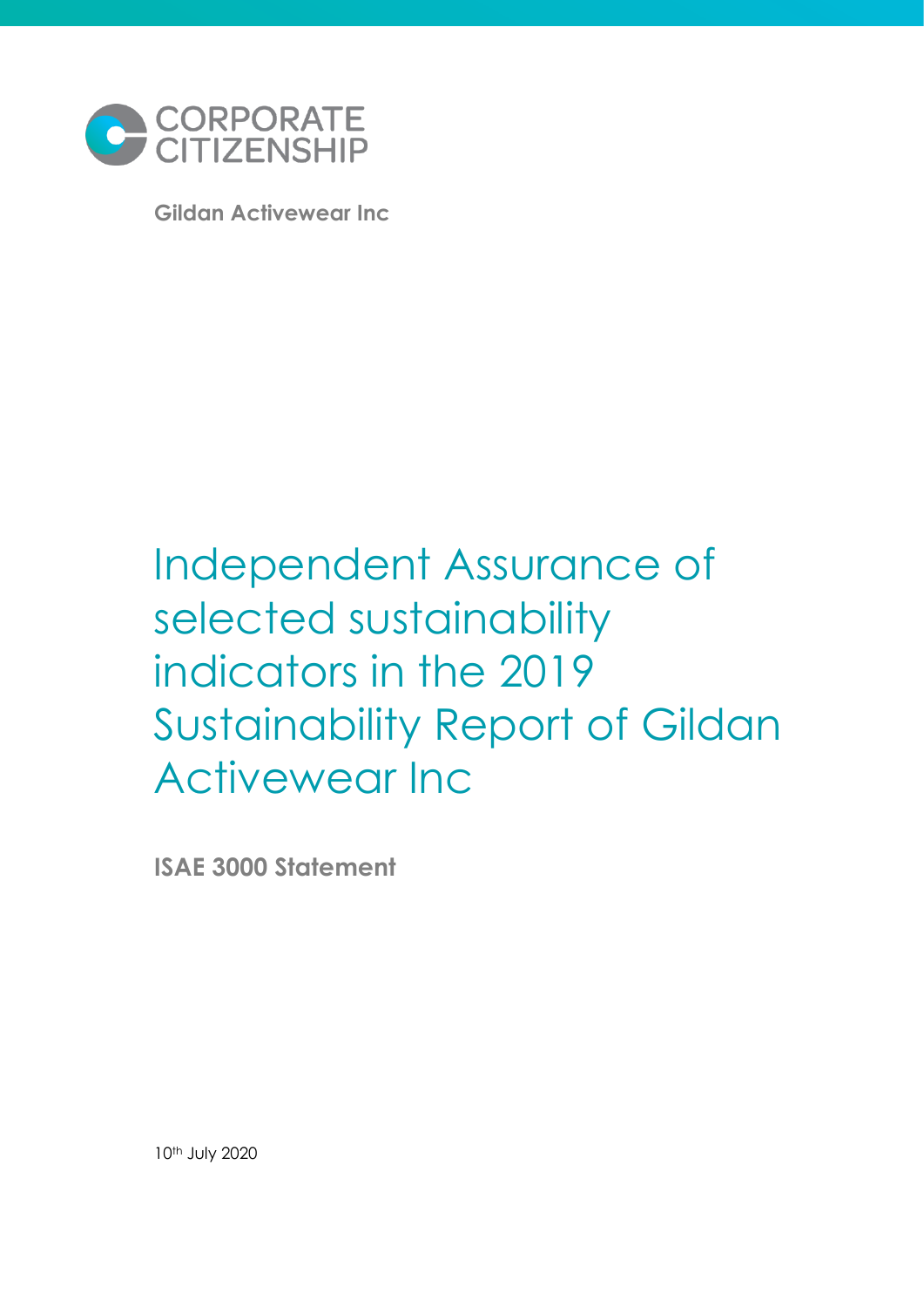# Independent Assurance of selected sustainability indicators in the 2019 Sustainability Report of Gildan Activewear Inc: ISAE 3000 statement

# **The nature of the assurance**

This is a report by Corporate Citizenship for the Communications Manager, Gildan Activewear Inc ("Gildan").

Corporate Citizenship has undertaken **limited** assurance of selected sustainability indicators in the 2019 Sustainability Report of Gildan, as detailed below:

- Total annual energy usage (GJ)
- Total annual water usage (m3)
- Total hazardous waste (tons)
- Total non-hazardous waste (tons)
- Total wastewater effluents (m3)
- Total scope 1 GHG emissions (tCO2e)
- Total scope 2 GHG emissions (tCO2e)
- Partial scope 3 GHG emissions (tCO2e)
- Total inorganic air emissions (tons)
- Total consumption of refrigerants (kg)
- Work-related injury rate for employees
- Lost-time injury frequency rate for employees
- Injury severity rate for employees

The assurance covers the period from  $1st$  January 2019 – 31st December 2019.

Gildan is entirely and solely responsible for the production and publication of the data assured, Corporate Citizenship for its assurance.

The assurance considers the published data related to Gildan activities in all countries in which it operates. Where the published indicator omits data from some part of Gildan's operations, the coverage of the assurance is as indicated in the corresponding section of the Report.

Our work has involved reviewing selected environmental and health and safety claims and data included in the report against the GRI principles for Defining Report Quality<sup>1</sup>. The carbon emissions data has been prepared in line with the WRI/WBCSD GHG Protocol Corporate Accounting and Reporting Standard, and appropriate GHG conversion factors for company reporting

<sup>&</sup>lt;sup>1</sup> Balance, Comparability, Accuracy, Timeliness, Clarity and Reliability.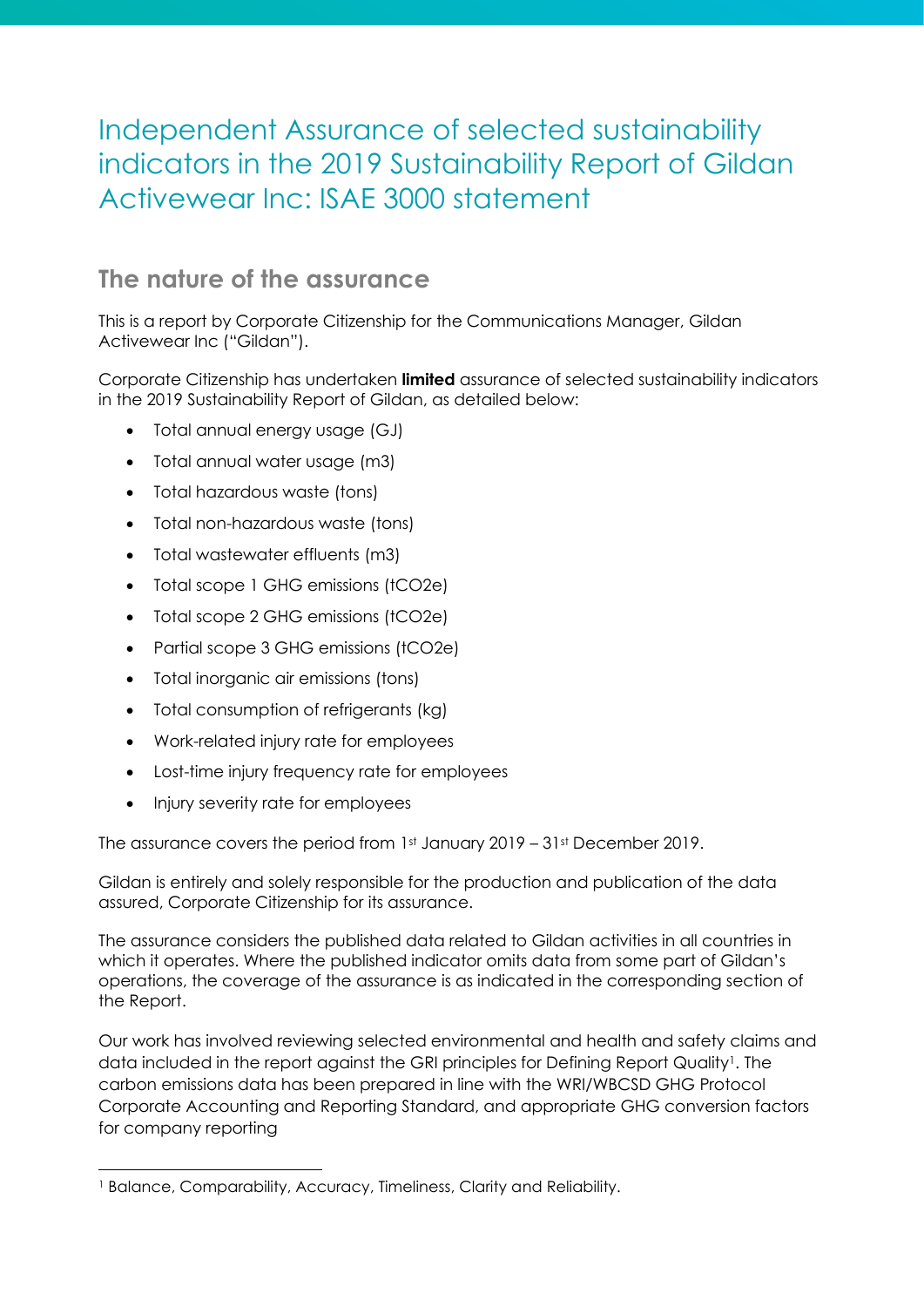GHG quantification is subject to inherent uncertainty due to factors such as incomplete scientific knowledge about the global warming potential of different GHGs and uncertainty around the models and parameters used in estimating GHG emissions.

This engagement was performed in accordance with the International Standard on Assurance Engagement (ISAE) 3000 (*Assurance Engagements other than Audits or Reviews of Historical Financial Information*) and the relevant subject-matter specific ISAE for GHG data (ISAE 3410, *Assurance Engagements on Greenhouse Gas Statements*).

Corporate Citizenship has complied with the requirements for independence, professional ethics and quality control as stipulated by ISAE 3000.

#### **Assurance work performed**

The assurance work was commissioned in March 2020 and was completed on 10th July 2020. Detailed records were kept of meetings, interviews and correspondence relating to the assurance. The assurance process was undertaken by a multidisciplinary team of three, including a Senior Consultant, a Senior Researcher, and a Director acting in a supervisory capacity.

The assurance engagement was undertaken to a **limited level**, and involved the following activities:

- 1. In-depth management interviews with two key persons responsible for Gildan's environment and health and safety performance to understand Gildan's processes for management, reporting and performance improvement in these areas;
- 2. A review of internal systems, procedures and guidelines used for data collection and reporting, in order to assess robustness;
- 3. "Virtual site visits" to two production plants in Honduras (RN3 and RN6) on 1-2 April 2020 to observe operations and interrogate site-level data systems related to environmental, health and safety reporting. During the period in which the assurance engagement was undertaken, travel and production operations were restricted due to the Covid-19 health contingency. As a result, site visits and interviews were undertaken remotely, following our standard assurance protocol as far as reasonably possible;
- 4. A review of year-on-year performance trends to identify any significant changes in operational eco-efficiency or health and safety and investigate the reasons behind these trends;
- 5. A review of GHG calculations for accuracy and consistency with the GHG Protocol and GRI guidelines, including review of conversion factors;
- 6. A review of group-wide data consolidation and reporting to check for errors or omissions in data analysis, consistency with a sample of underlying data sets and accuracy of reporting;
- 7. Examination of successive drafts of the 2019 Sustainability Report to assess the reporting of environment, health and safety claims and data against the GRI Principles for Determining Report Quality.